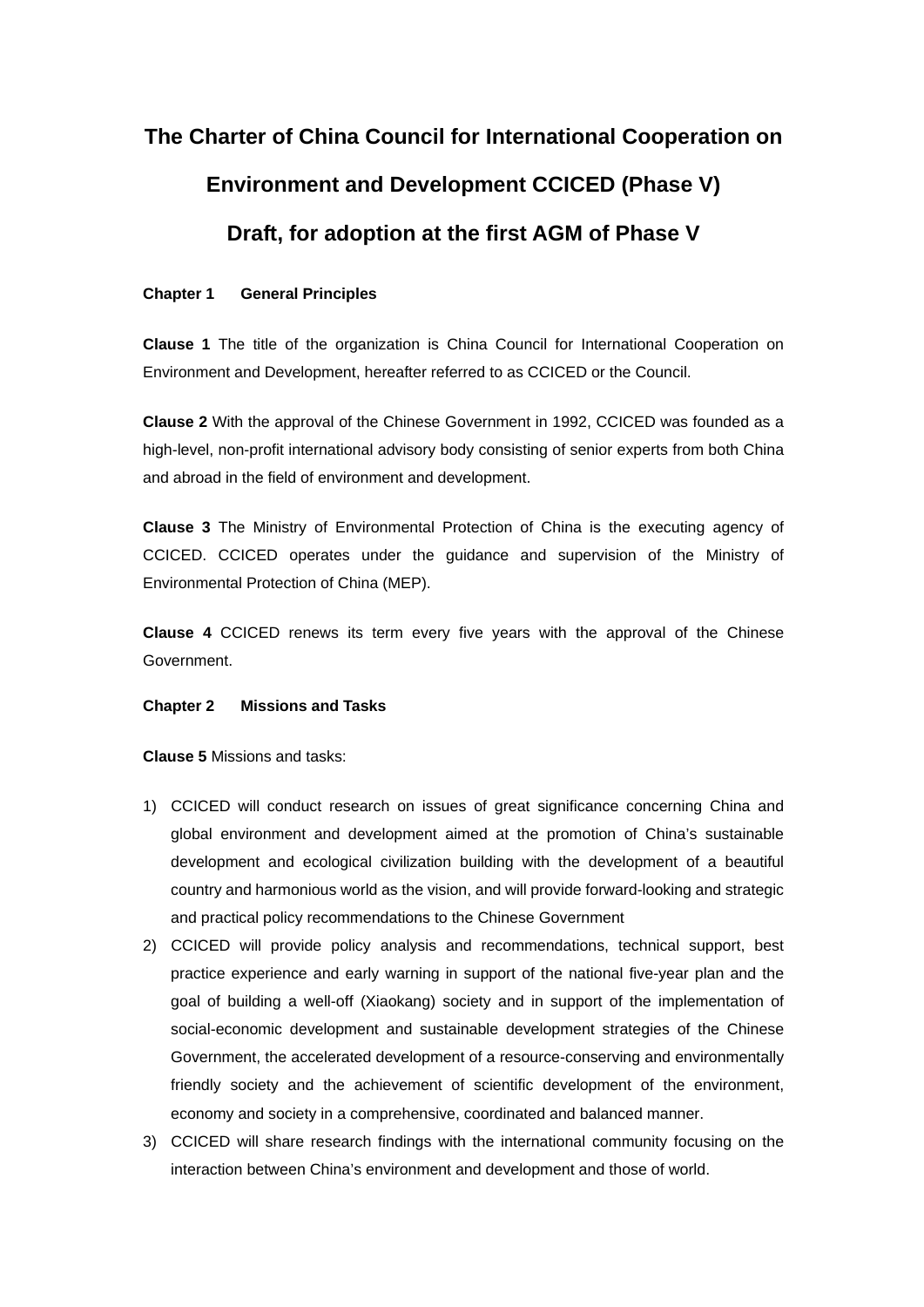4) CCICED will also facilitate the Chinese Government to consider CCICED's recommendations, including the adoption of policy recommendations into policy, legislation, regulations, and operational directives, and monitor and report on the progress of the implementation of relevant policy recommendations.

#### **Chapter 3 Organizational Structure**

#### **Clause 6** CCICED Membership

- 1) CCICED will consist of 50-60 members, equally balanced in principle between Chinese and international members. Members will be renowned experts, scholars and senior government officials.
- 2) Members will be nominated, appointed, and invited to serve on the Council by the Chinese Government. The Chinese Government shall consult with the lead donor of CCICED when nominating international members.
- 3) Members will participate in CCICED's activities in their individual capacity, contributing their time and wisdom to the Council.
- 4) Members' terms of office shall end automatically at the end of each Phase of CCICED work. Members can serve for more than one term with the approval of the Chinese Government.
- 5) Members who are absent from the CCICED Annual General Meeting (AGM) for two consecutive years shall be regarded as having withdrawn from CCICED. A member may be replaced before the end of a term if the member fails to carry out his/her duties, if his/her performance no longer meets CCICED's requirements or if a member resigns for personal reasons. These changes shall be reported to the Bureau and to the Council's Annual General Meeting.
- 6) During their term, each Member shall prepare one or two reports focusing on issues related to environment and development in China or in the international context. These reports and suggestions they contain will be submitted to appropriate departments of the Chinese Government.

#### **Clause 7** Chairperson and Vice Chairpersons

- 1) The Chairperson and Vice Chairpersons serve as members of CCICED.
- 2) The Chinese Government will appoint CCICED's chairperson, who shall be a leader of the State Council.
- 3) Two posts of Chinese and International Executive Vice Chairpersons are appointed by the Chinese Government. The Minister of the Ministry of Environment Protection will assume the position of Chinese Executive Vice Chairperson, while the International Executive Vice Chairperson will be nominated by the leading donor.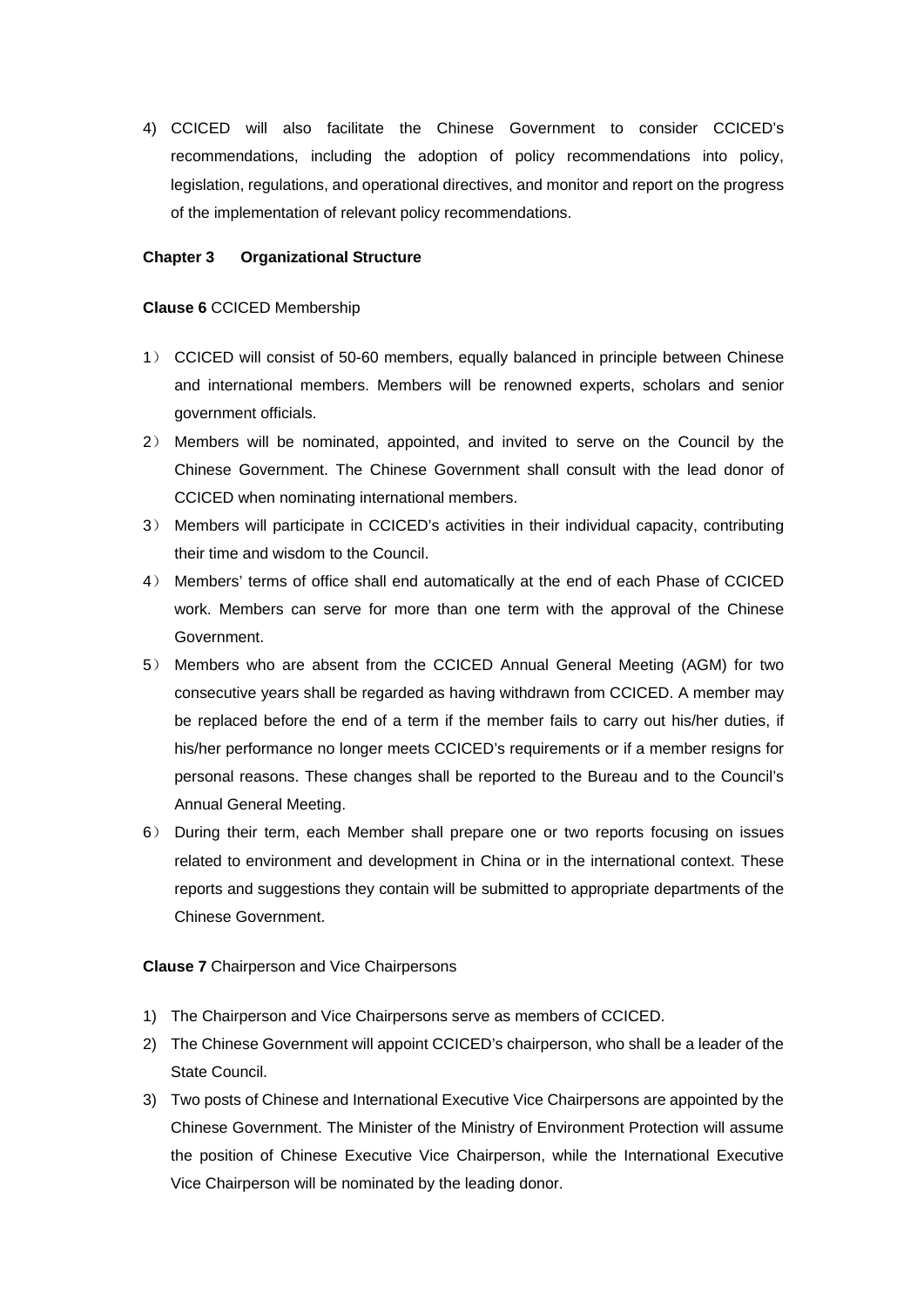4) Two to three Chinese and international experts will assume the positions of CCICED' Vice Chairpersons. They will be nominated and invited by the Chinese Government.

#### **Clause 8** Secretary General

1) The Secretary General is a member of CCICED. The position is assumed by a Vice Minister of the Ministry of Environmental Protection of China. The Secretary General provides overall leadership and guidance to the on-going operation and management of the Council.

2) With an approval of the Executive Vice Chairpersons, the Secretary General can designate Deputy Secretary-Generals and Assistant Secretary Generals to assist in the Secretary General's work.

#### **Clause 9** Chief Advisors

- 1) CCICED has two Chief Advisors, one from China and the other from overseas. Both are members of the Council.
- 2) Under the leadership of the Secretary General, the Chief Advisors shall consult with and provide suggestions on policy research to the Secretary General and Executive Vice Chairpersons upon request.
- 3) The Secretary General appoints the International Chief Advisor who is nominated following consultations between the Ministry of Environmental Protection and the leading donor and whose appointment is approved by both Chinese and International Executive Vice Chairpersons.
- 4) The Chinese Chief Advisor is nominated and appointed by the Secretary-General.

#### **Clause 10** CCICED Secretariat

- 1. The CCICED Secretariat will be established with the support of the Ministry of Environmental Protection. The Director of the Secretariat is appointed by the Ministry of Environmental Protection.
- 2. The Secretariat serves as an implementing organization for the on-going regular operations of the Council and coordinates, manages, and organizes day-to-day activities.
- 3. A Secretariat International Support Office will be established in the lead donor's country to assist the Secretariat in the management and coordination of international resources and support as required, including the management of international experts and associated international donor funds. CCICED may also designate offices in other donor countries to support the Secretariat with international activities.

#### **Clause 11** CCICED Special Observers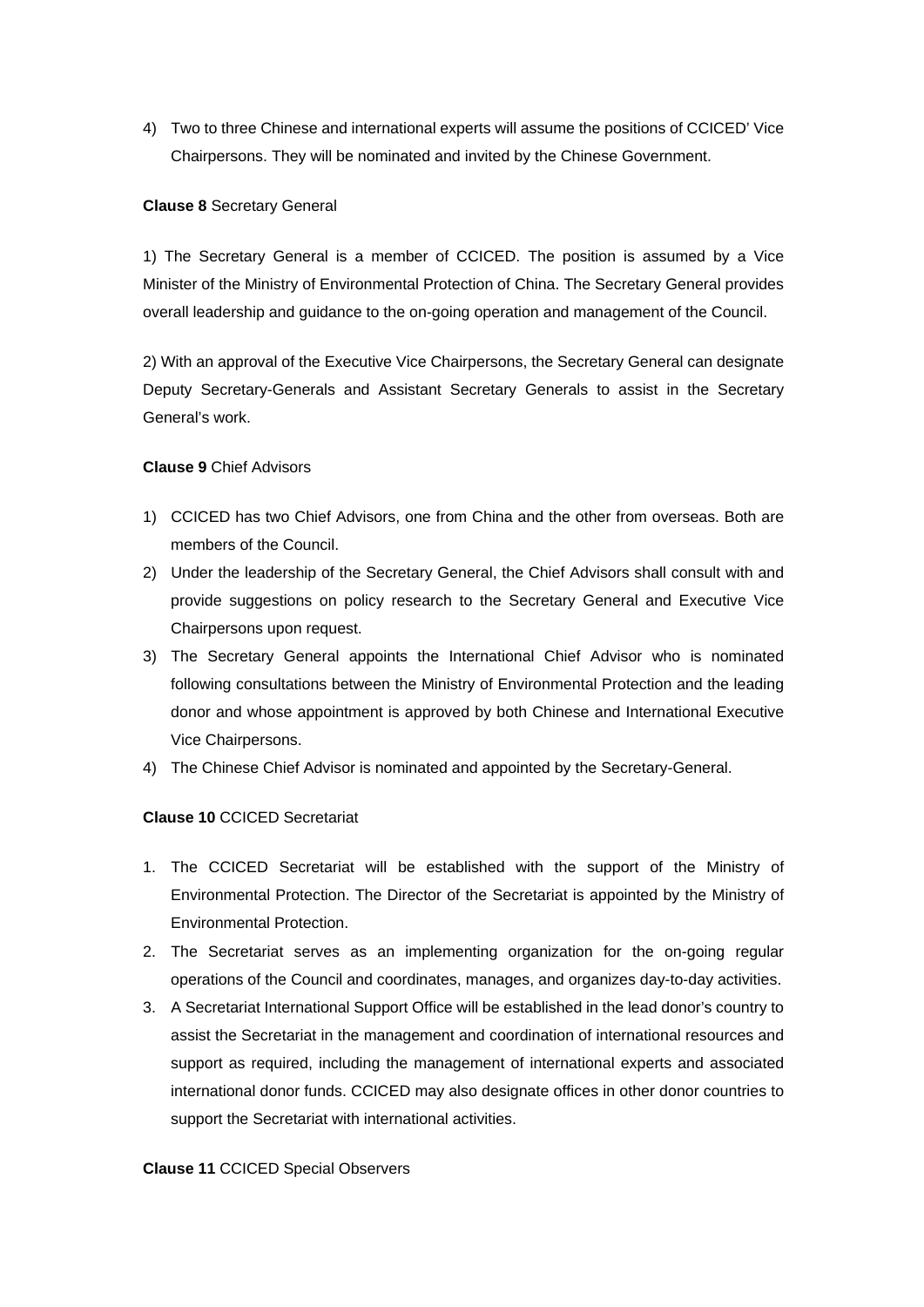- 1) CCICED may grant special observer status to international organizations, institutions, companies and local Chinese governments that demonstrate a strong interest in environment and development in China and internationally, and are willing to contribute to the Council.
- 2) Special observers are invited to participate in relevant CCICED events.

#### **Chapter 4 Working Mechanism**

#### **Clause 12** Annual General Meeting (AGM)

- 1) CCICED holds its Annual General Meeting each year, at which members from China and overseas discuss topics relevant to key environment and development policies for China, collect views on policy studies and finalize policy recommendations for submission to the Chinese Government.
- 2) State leaders from China meet with Chinese and international members who participate in the AGM each year and listen to their policy recommendations.
- 3) The Chairperson of the Council may call special meetings or video/telephone conferences after consultation with the Vice Chairpersons when necessary.

**Clause 13** Bureau and Bureau Plenary Meeting (BPM)

- 1) The Bureau consists of the Chairperson, Executive Vice Chairpersons, Vice Chairpersons and a Secretary General.
- 2) CCICED will hold an annual Bureau Plenary Meeting, co-chaired by the Executive Vice Chairpersons, in conjunction with the Annual General Meeting. The Chief Advisors, the Deputy Secretary Generals, Assistant Secretary Generals, the Secretariat and the Secretariat International Support Office shall attend the Bureau Plenary Meeting. The Secretary General can invite others as observers to participate in the Bureau Plenary Meeting as needed.
- 3) The Bureau Plenary Meeting's duties include but not limited to the followings:
	- (1) Deliberate and make decisions on major strategic issues;
	- (2) Approve the annual work plan of the next year;
	- (3) Review the annual work report of the current year;
	- (4) Examine the initial agenda and finalize the theme and date of each Annual General Meeting;
	- (5) Discuss other relevant issues as decided by the Bureau Plenary Meeting.
- 4) The quorum of the Bureau Plenary Meeting shall be a majority of the total.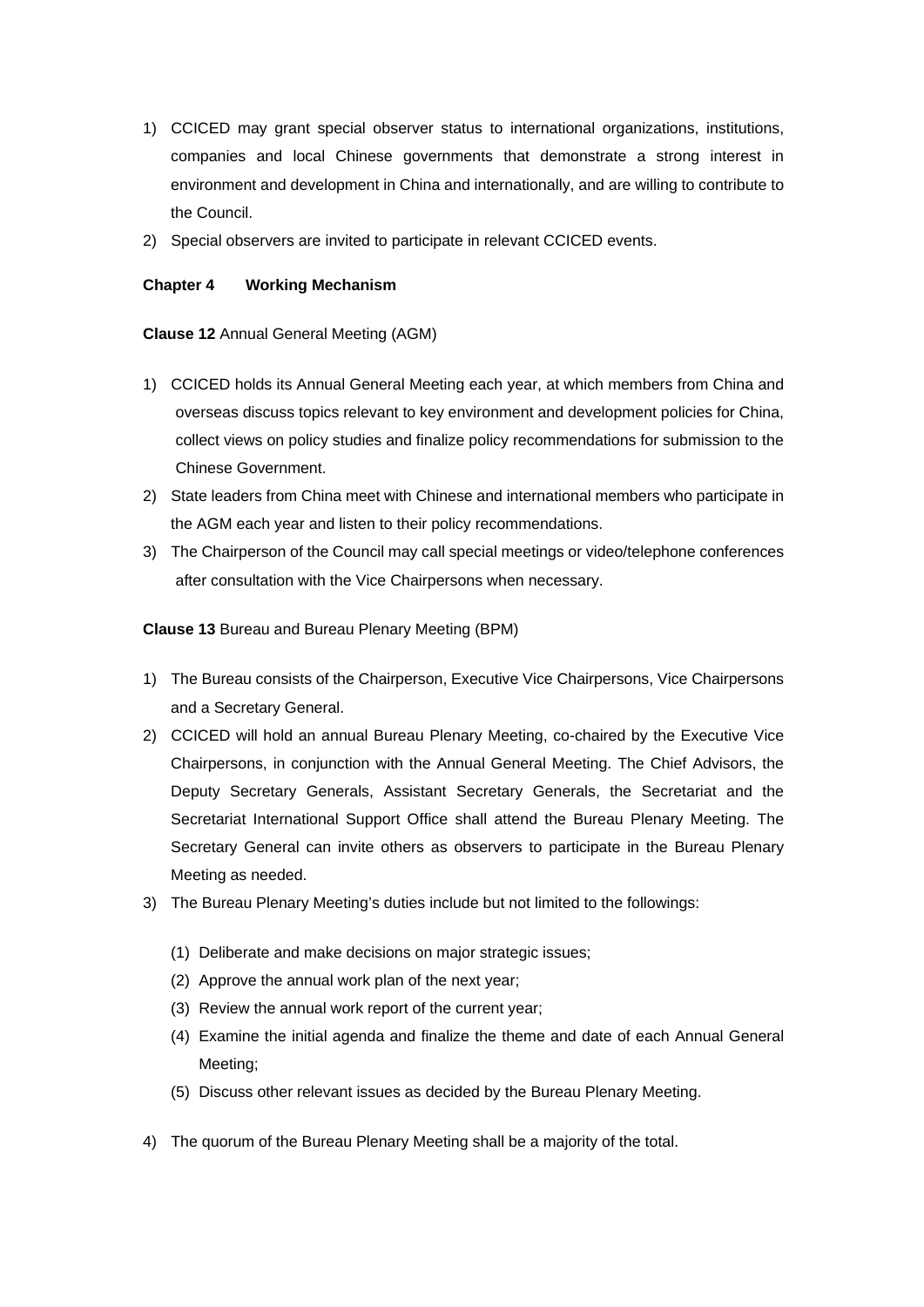5) Between Bureau Plenary Meetings, the Executive Vice Chairpersons, in consultation with other Bureau Plenary Meeting members, can make adjustments and decisions regarding main issues within the Bureau Plenary Meeting's mandate. The Secretary General will propose the matters requiring decisions to the Executive Vice Chairpersons.

**Clause 14** Secretary General and Secretary General's Working Meeting (SWM)

1) According to the Bureau Plenary Meeting resolution, the Secretary General is responsible to the Bureau and carries out duties with the assistance of the Deputy Secretary Generals and Assistant Secretary Generals.

2) The mechanism of the Secretary General's Working Meeting will be established to make decisions on major issues pertaining CCICED's operations.

4) The working mechanism of the Secretary General's Working Meeting is described in Annex A.

**Clause 15** Chief Advisors and Supporting Team Working Meeting

- 1) The Chief Advisors' responsibilities include the following:
- (1) Provide advice on the framework of policy studies and oversee their implementation;
- (2) Draft and finalize the Issues Paper for AGMs, policy recommendations to the Chinese Government, the progress report on environment and development policies in China, and the annual report on the impact of CCICED policy recommendations.
- (3) Other responsibilities as approved by the Secretary General.
- 2) A supporting team of experts will provide assistance to the Chief Advisors in carrying out their duties.
- 3) The working mechanism of the Chief Advisors is described in Annex B.

#### **Clause 16** Secretariat

- 1) Affiliated with the Department of International Cooperation of the Ministry of Environmental Protection, the Secretariat serves as the implementing organization responsible for the day-to-day operations of the Council under the leadership of the Secretary-General, Deputy Secretary-Generals and Assistant Secretary-Generals.
- 2) The Secretariat operates in accordance with the administration and management rules of the Ministry of Environmental Protection, while its regular business is carried out in conformity with the Charter of CCICED and its related requirements.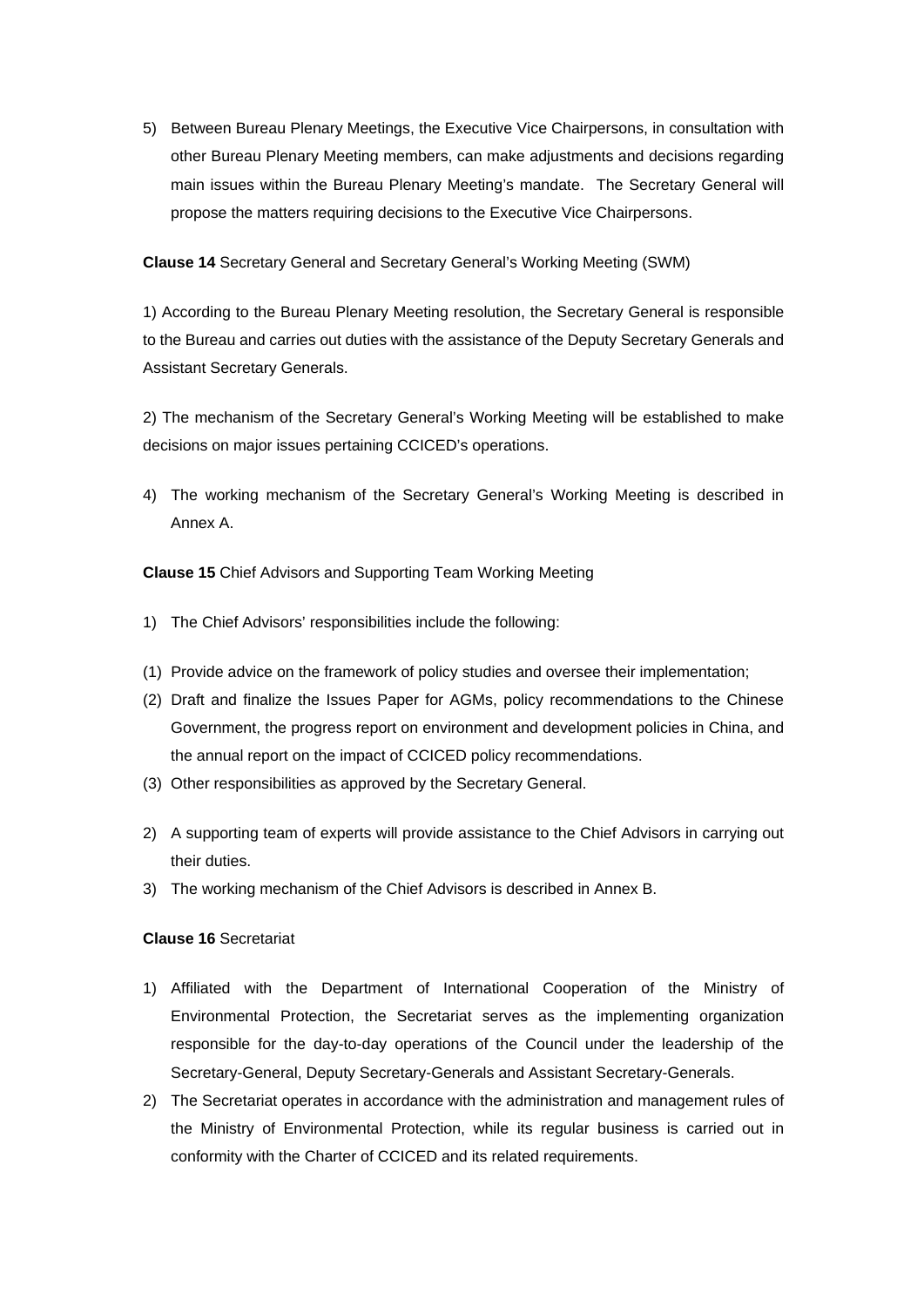- 3) Secretariat staff is organized into support teams that are assigned responsibilities in such areas as policy research support, support to the Chief Advisors' support, communications and publicity, general affairs, and administration. Appropriate adjustments may be made with the approval of the Secretary General.
- 4) The Secretariat welcomes staff or experts who may be seconded by donors on a short term or long terms basis.
- 5) The Secretariat shall organize a Donors Briefing Meeting at least once a year attended by donors and other partners for the purpose of briefing them on the progress of CCICED and soliciting partners' views and suggestions.
- 6) The principal functions and responsibilities of the Secretariat are described in Annex C.

#### **Chapter 5 Policy Research Program**

**Clause 17** CCICED shall conduct policy research projects that focus on issues related to environment and development in China. Chinese and international experts will be invited to form joint research teams that prepare reports with policy recommendations.

**Clause 18** Policy research programs may take four forms: task forces, special policy studies, case studies, and policy demonstration projects. Each year, 2-3 task forces are initiated, while the number of special policy studies, case studies, and policy demonstration projects is subject to the resources available and requirements of CCICED.

**Clause 19** The research period for task forces will usually be 12 to 18 months, the duration of special policy studies will usually be from 6 to 8 months; the duration of policy demonstration projects will usually be 12 to 18 months.

**Clause 20** Management of policy research programs is dealt with in Annex D.

#### **Chapter 6 Fund Management**

**Clause 21** CCICED's operating expenses are met from Chinese Government and international donations.

**Clause 22** Donors who intend to provide financial support to CCICED will sign an agreement with the appropriate CCICED body or Chinese agency directly. The Chinese side based on practical situation will entrust (designate) the Secretary General, Deputy Secretary General or an authorized representative to sign agreements and any subsidiary contracts.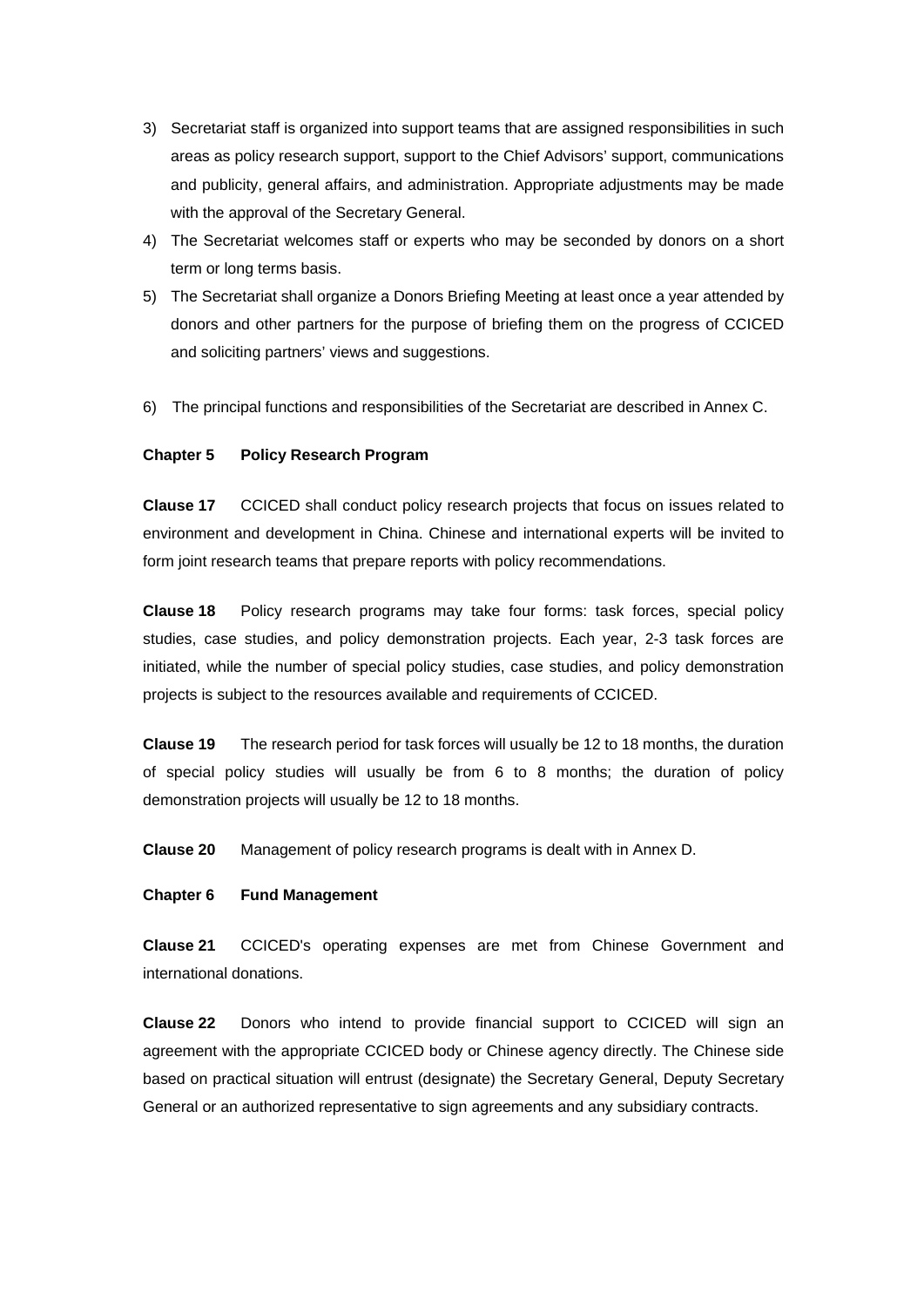**Clause 23** CCICED manages donor funds including budgeting, payments, and accounting functions.

**Clause 24** The management of funds shall be carried out in strict adherence to Chinese Government regulations and the regulations of individual donors.

**Clause 25** International donations are applied and managed in accordance with donor conditions and CCICED policies.

#### **Chapter 7 Partnership, Achievement Sharing and Publicity**

#### **Clause 26** Partnership

- (1) CCICED is devoted to developing wide-ranging partnerships and welcomes cooperation with domestic and international organizations such as scientific, technical and financial organizations, and NGOs and businesses that are interested in engaging and supporting CCICED in an effort to enhance China's sustainable and harmonious social-economic development within the framework of CCICED.
- (2) CCICED is willing to establish partnerships with internationally renowned research institutions in the field of environment and development to conduct joint research in order to improve research standards and quality.

### **Clause 27** Achievement Sharing and Communications

- 1) CCICED shall share research findings from policy studies and seek suggestions on policy input through seminars or special forums, which can be held in China or overseas to address specific policy themes.
- 2) CCICED will participate in important conferences and events in the field of environment and development as appropriate both nationally and internationally to further extend awareness of CCICED's work and to share its findings and achievements.
- 3) CCICED will include policy dialogues with developing countries and emerging economies in its development plan and conduct joint research with developing countries at appropriate time.
- 4) CCICED will disseminate its research findings to local governments through approaches including policy demonstration projects to encourage the implementation of policy recommendations.
- 5) CCICED shall publicize activities and policy suggestions through the use of news releases, seminars, website, publications, and other media.

#### **Chapter 8 Effectiveness and Amendment of the Charter**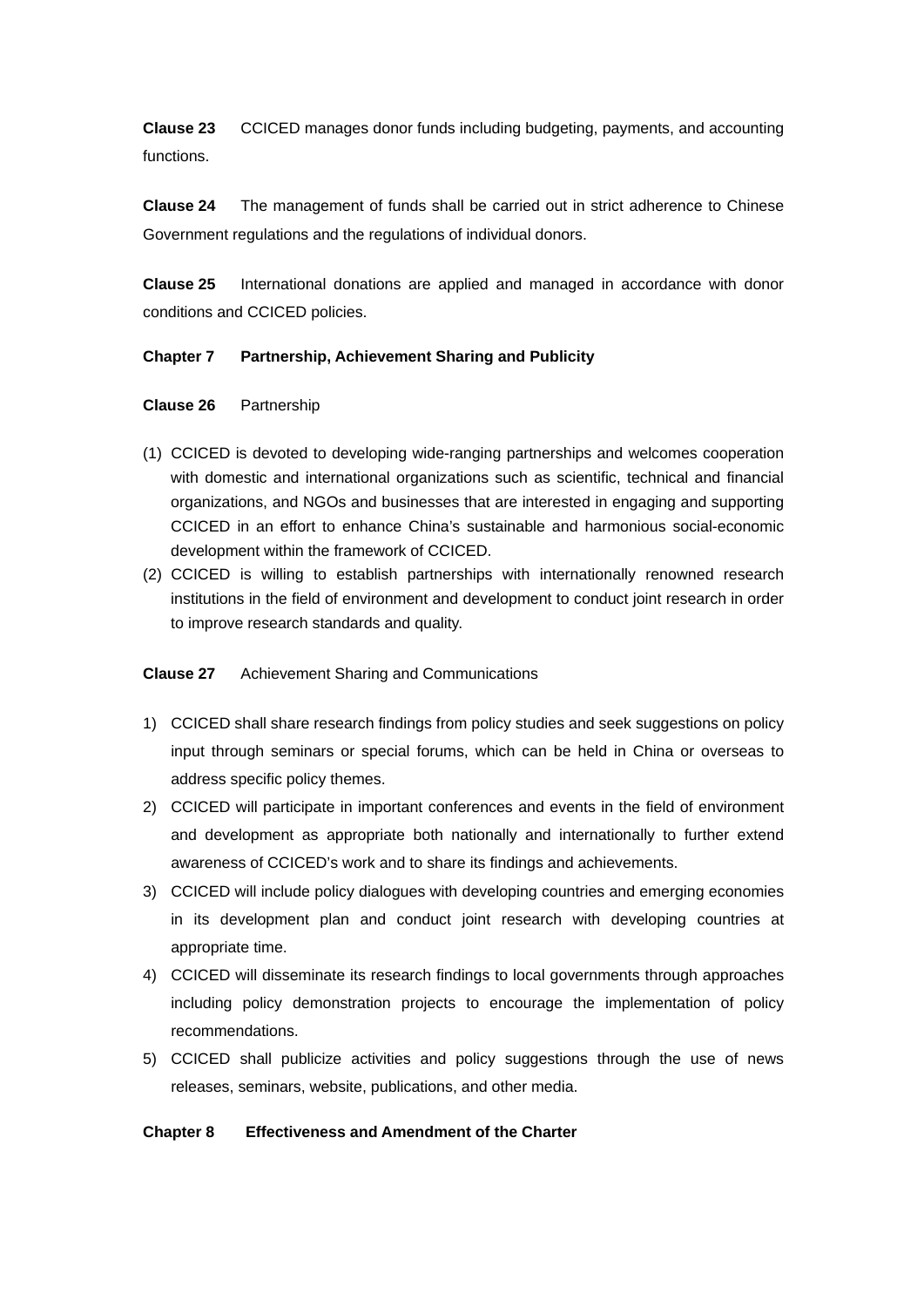**Clause 28** The Charter takes effect upon its ratification by Council members at the first plenary session of the first Annual General Meeting of CCICED Phase V.

**Clause 29** Any Amendment to this Charter takes effect upon its approval by the CCICED Bureau.

**Clause 30** Any Amendment to the Annexes of the Charter takes effect upon the approval of the Secretary General of CCICED.

| <b>Chapter 9</b> | <b>Annexes</b>                                          |
|------------------|---------------------------------------------------------|
| Annex 1          | Work Mechanism of the CCICED Secretary General          |
| Annex 2          | Work Mechanism of CCICED Chief Advisors                 |
| Annex 3          | Work and Responsibilities of the CCICED Secretariat     |
| Annex 4          | Measures Related to the Management of Research Projects |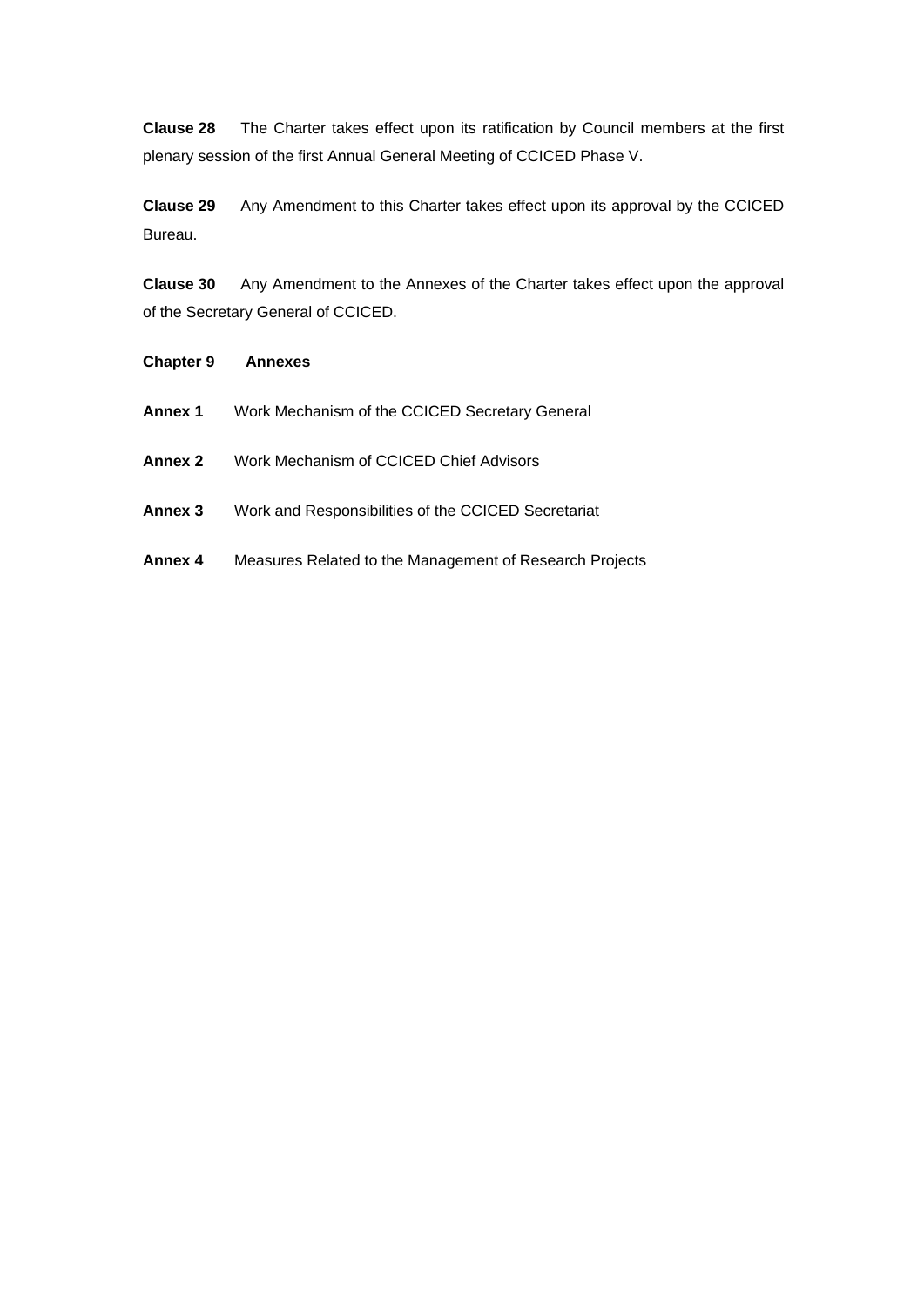# **Annex 1**

# **Work Mechanism of the CCICED Secretary General**

I. The Secretary General is a member of CCICED. The position shall be held by a Vice Minister of the Ministry of Environment Protection of China. The Secretary General is responsible for and provides guidance on the on-going operations and management of the Council.

II. With the approval of the Executive Vice Chairpersons, the Secretary General can designate Deputy Secretary Generals and Assistant Secretary Generals.

III. Based on the resolutions of the Bureau, the Secretary General shall carry out his work with the assistance of the Deputy Secretary Generals and Assistant Secretary Generals and is responsible to the Bureau. His principal responsibilities include the following:

1. Submitting the Annual Work Report of the current year to the Bureau Meeting;

2. Submitting the Annual Work Plan of the next year to the Bureau Meeting for review and approval;

3. Supervising the implementation of the decisions of the Bureau Meeting and CCICED Executive Vice Chairpersons and reporting on their implementation to the Bureau Meeting and Executive Vice Chairpersons;

4. Reviewing and approving the CCICED annual budget of the next year and supervising the implementation of the Annual Work Plan.

5. Reviewing and approving the establishment of CCICED Special Policy Studies and Policy Demonstration Projects.

VI. The Secretary General Working Meeting shall be established as a mechanism to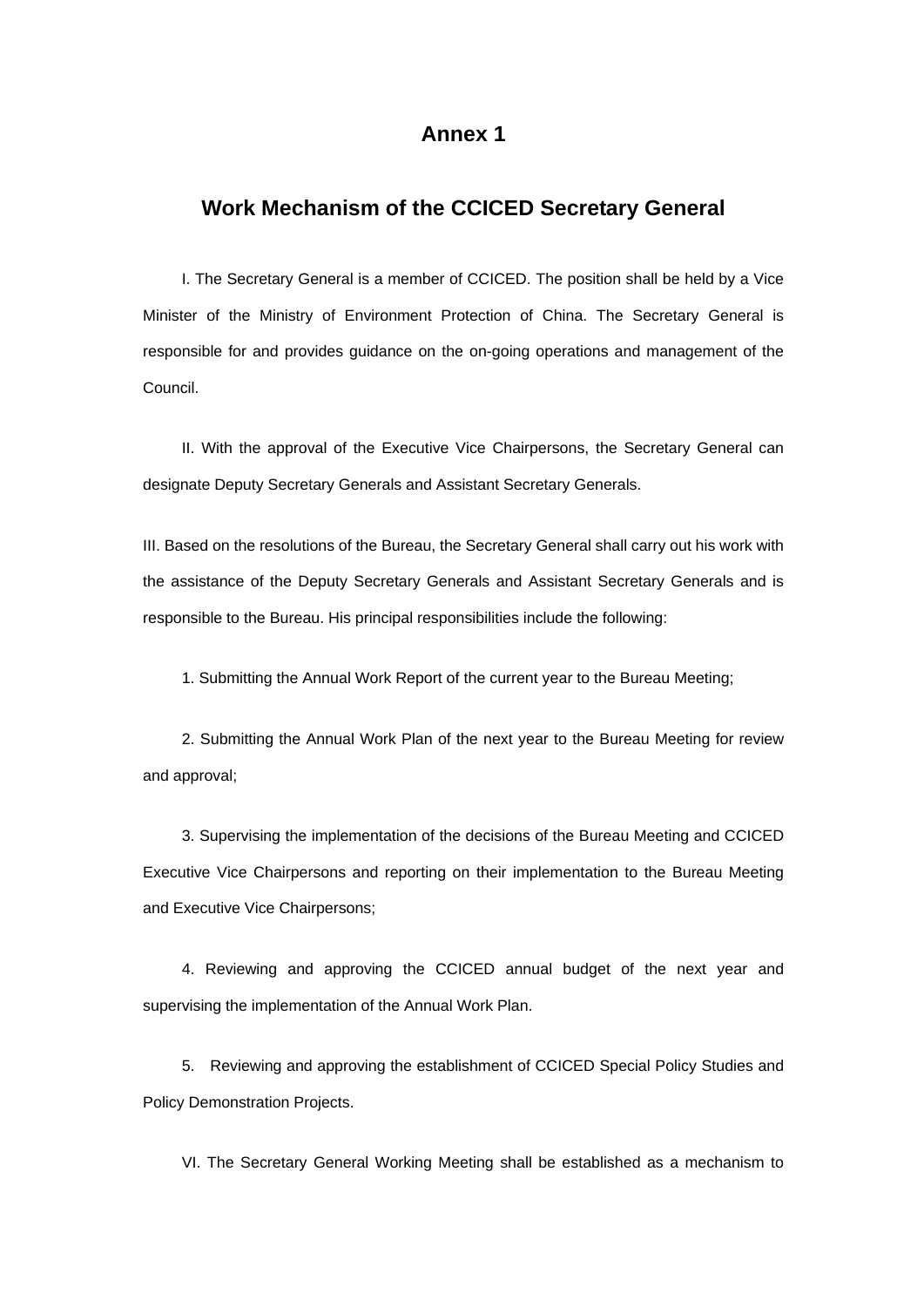make decisions on major issues related to the regular operation of the Council.

- 1. The Secretary General Working Meeting shall be called as needed by the Secretary General.
- 2. Participants of the Secretary General Working Meeting shall include the Secretary General, Deputy Secretary Generals, Assistant Secretary Generals, and Director and relevant staff of the Secretariat. The Secretary General may invite the Chinese Chief Advisor and his Supporting Expert Group to attend the meeting as observers if necessary.
- 3. The Secretary General Working Meeting shall be prepared by the Secretariat.
- 4. Major issues related to the regular operation of the Council that may be considered by the Secretary General Working Meeting include the following:
- ¾ Matters relevant to CCICED's organization: These include adjustments to CCICED's Chinese and International membership, the annual work plan of CCICED and of the CCICED Secretariat, key arrangements related to CCICED's international partnerships and relations, and recruitment of CCICED Secretariat staff;
- $\triangleright$  Matters related to CCICED's policy research: These include the recommendations on policy research topics and teams, which will be reported to the Bureau Meeting for approval; recommendations on candidates for Chinese and international co-chair positions of policy research projects; and matters related to the work of the CCICED Chinese and International Chief Advisors;
- $\triangleright$  Matters related to major CCICED activities: These include plans for the preparation of such major events as the CCICED AGM; the substance of the Work Report and other documents that will be submitted to the CCICED AGM; and invitations to International Council Members and partner representatives to attend activities in China;
- Other important matters identified by the CCICED Secretary General.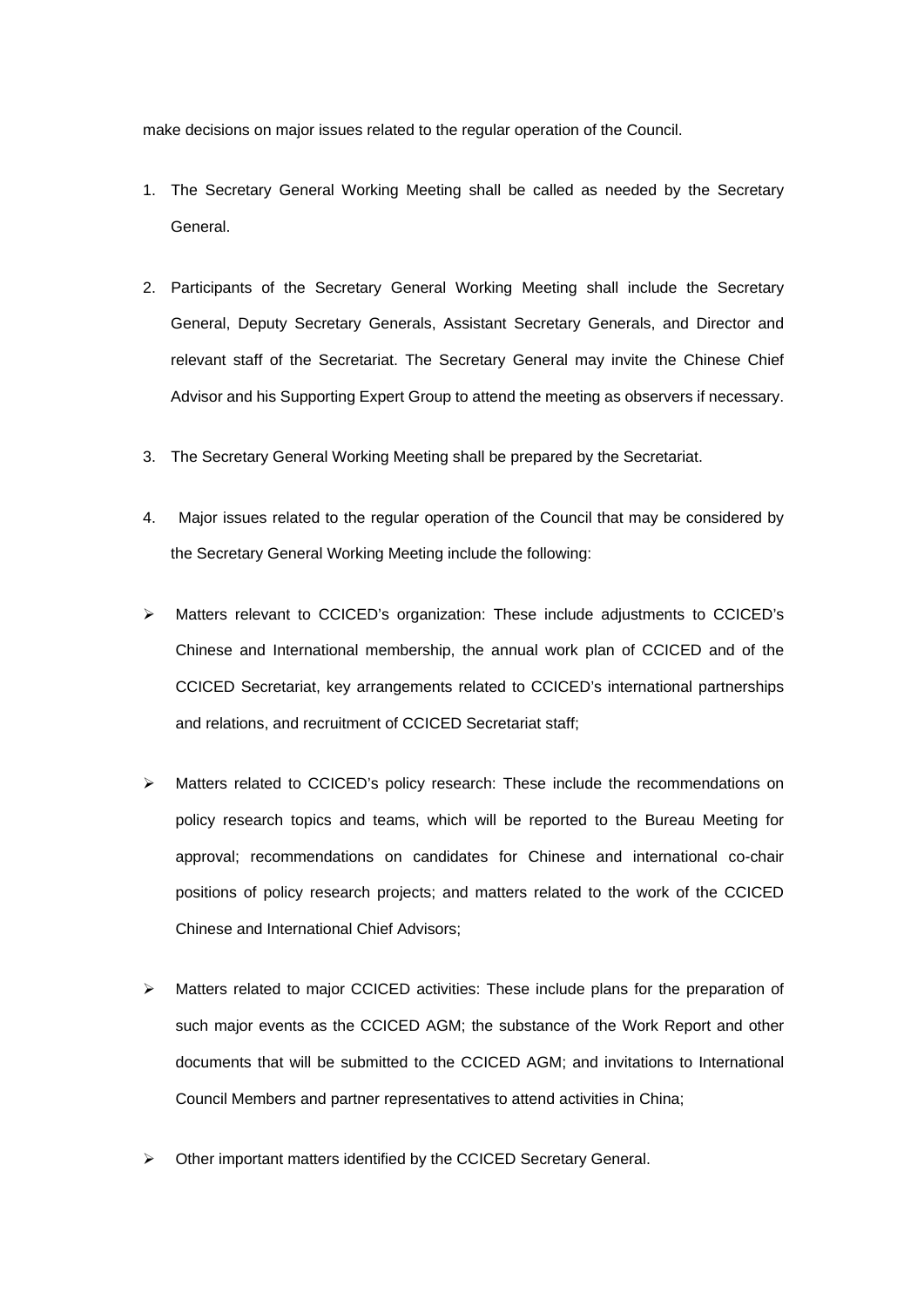# **Annex 2**

# **Work Mechanism for CCICED Chief Advisors**

I. CCICED has one Chief Advisor from China and one international Chief Advisor. Both are members of the Council.

II. Under the leadership of the Secretary General, the Chief Advisors shall consult with and provide suggestions on policy research to the Secretary General. Their principal responsibilities include the following:

1. Present recommendations on the focus, themes, and topics of CCICED policy research;

2. Review concept papers of CCICED policy research projects and present recommendations to the Secretary General;

3. Review and comment on the detailed outlines of CCICED policy research projects that guide research work;

4. Monitor the work and findings of policy research projects and make recommendations as needed to enhance progress and to ensure that high standards are maintained;

5. Draft the Issues Paper of CCICED AGM;

6. Draft the Policy Recommendations of CCICED to the Chinese Government;

7. Draft the Progress Report on Environment and Development Policies in China and CCICED Policy Recommendation Impacts;

8. Draft and edit other important documents.

III. CCICED shall establish the Chief Advisor Supporting Expert Group to help the Chief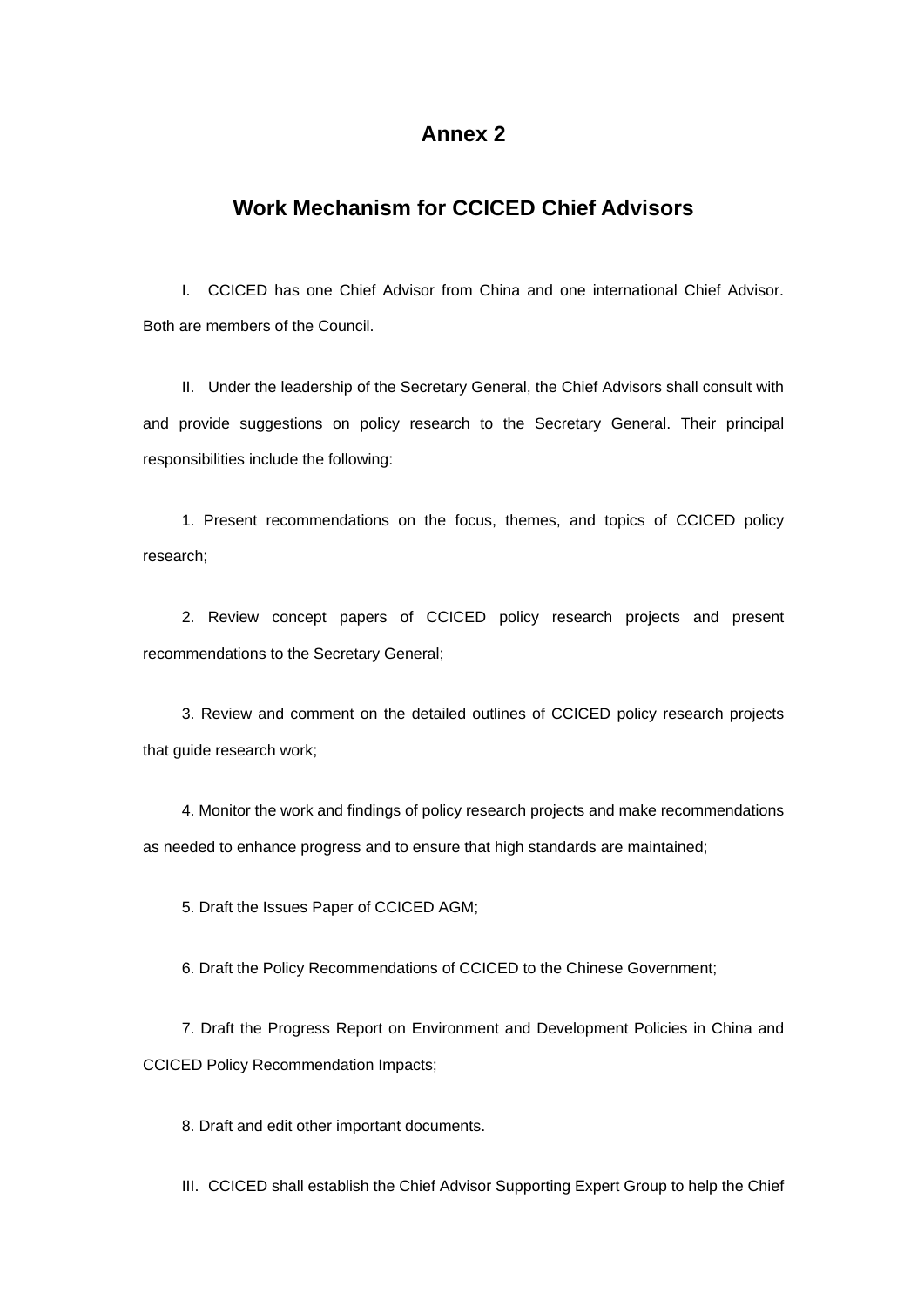Advisors carry out the above relevant work.

IV. CCICED shall establish a mechanism by which the Chief Advisors and the Secretariat hold joint working meetings (CHAD-SERI Meeting) to discuss important issues related to CCICED's policy research. CHAD-SERI Meetings in principle shall be held quarterly. Participants include the Chief Advisors and their supporting experts group, the Assistant Secretary Generals of CCICED and CCICED Secretariat, and the Secretariat International Support Office. Representatives from policy research project teams and CCICED donors and partners will also normally be invited to the meeting.

V. CCICED shall establish regular meetings of the Chinese Chief Advisor and the Supporting Experts Group. The meeting in principle will take place no less than 6 times a year to discuss issues related to CCICED's policy research. The Assistant Secretariat Generals and Secretariat participate in the meeting.

VI. The Secretariat provides necessary funds and administrative support to the Chief Advisors and the Supporting Experts Group.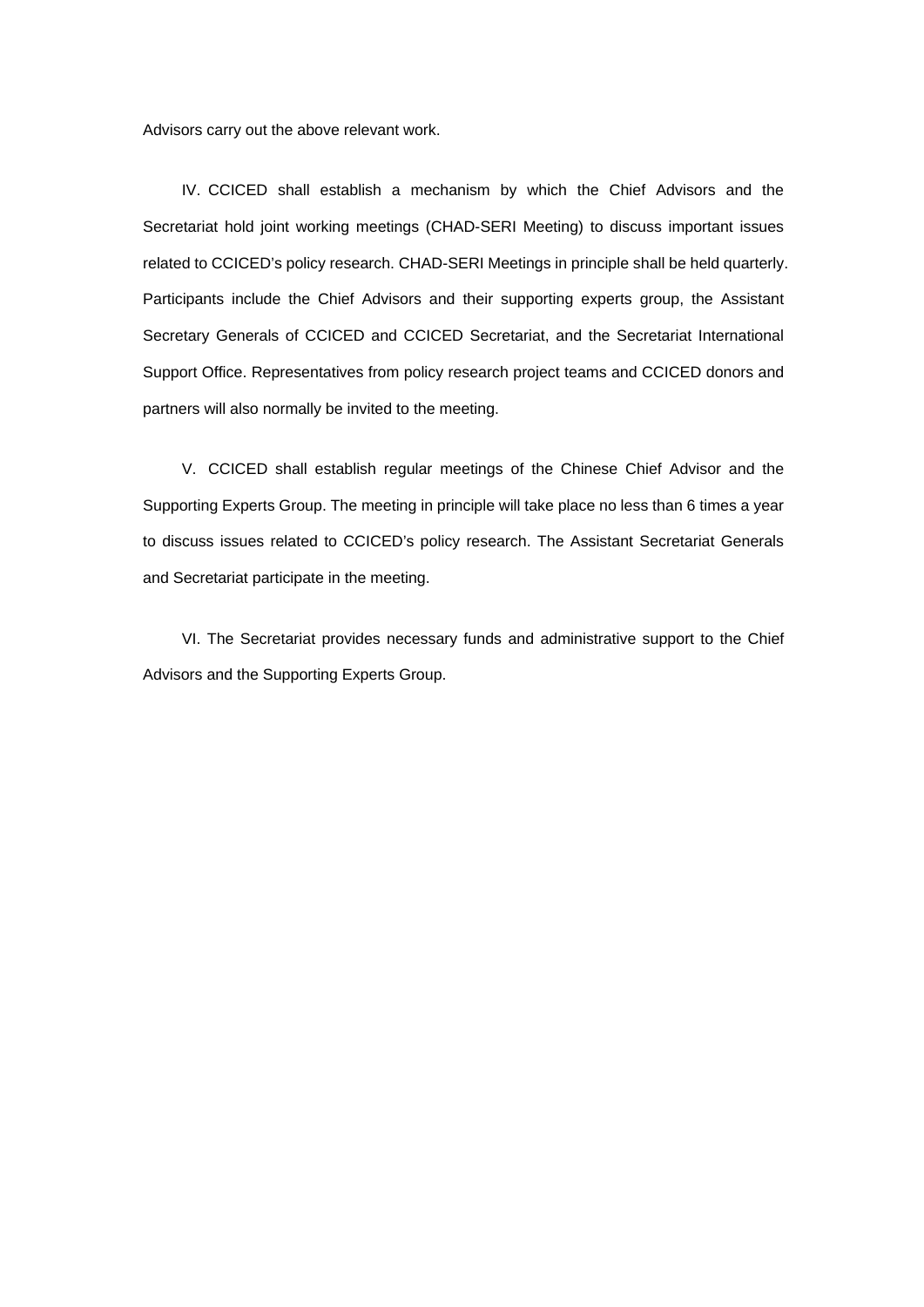# **Annex 3**

## **Work and Responsibilities of the CCICED Secretariat**

I. The CCICED Secretariat will be established with the support of the Ministry of Environmental Protection. The Director of the CCICED Secretariat shall be nominated by Ministry of Environmental Protection and appointed by the Secretary General.

II. Under the leadership of the Secretary General, Vice Secretary General and Assistant Secretary General, the CCICED Secretariat will serves as the implementing organization for the on-going regular operations of the Council and coordinates, manages, and organizes CCICED's routine work.

III. CCICED will establish an International Supporting Office in the lead donor's country, which will assist the Secretariat in its international operations. CCICED may also designate offices in other donor countries to support the Secretariat with international activities.

IV. The principal tasks and responsibilities of the CCICED Secretariat supported as necessary by the Secretariat International Support Office include the following:

1. Ensure the implantation of the routine operations of CCICED;

2. Organize such major CCICED meetings as the CCICED Annual General Meetings and Roundtable Meetings ensure that all necessary meeting arrangements are made;

3. Establish management procedures for CCICED operations, policy research and other Council activities;

4. Take charge of financial planning and management of Council funds, raising funds and making arrangements for accepting donations as well as mobilizing domestic supporting funding;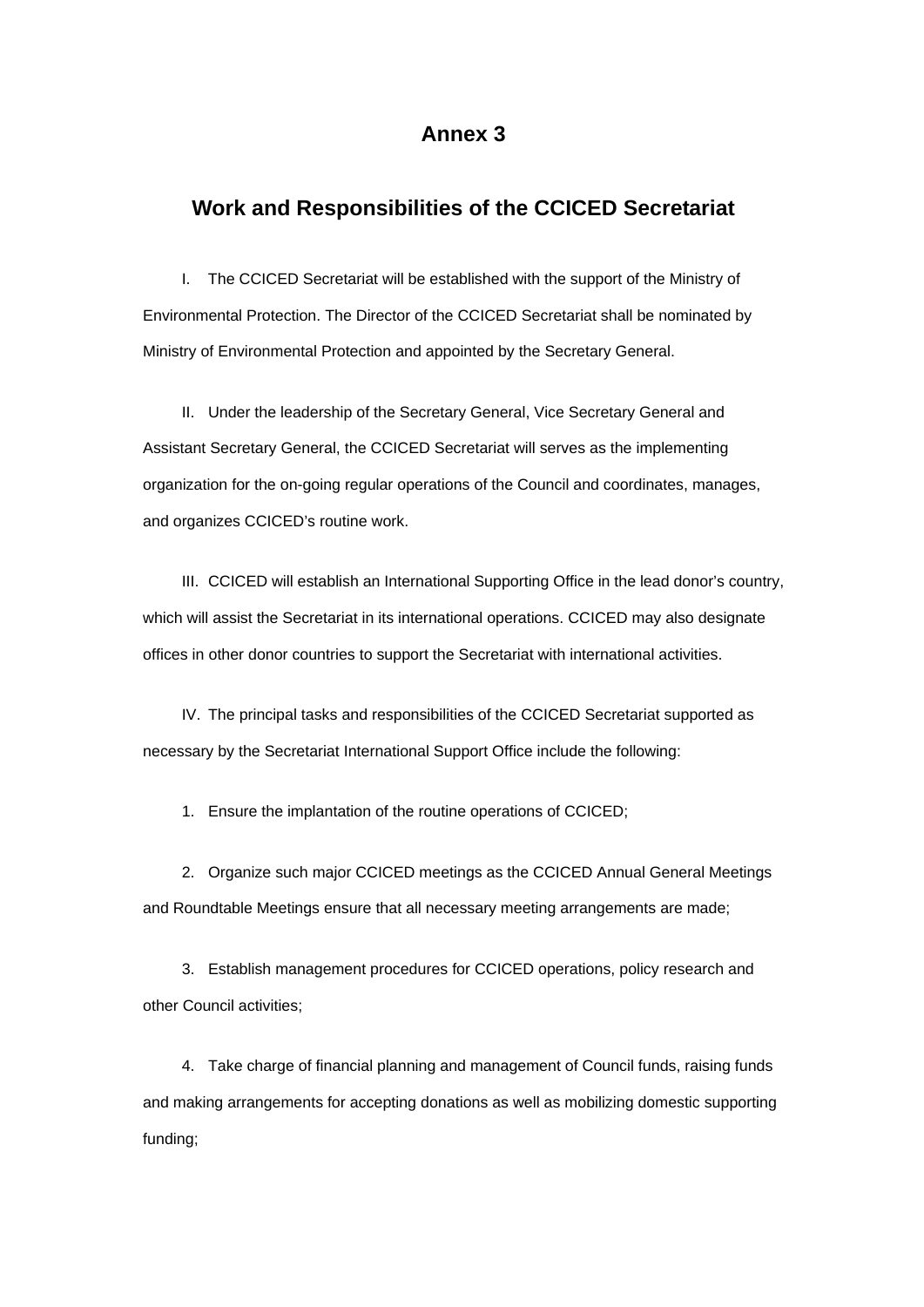5. Organize and manage the implementation of CCICED policy research projects;

6. Cooperate with the Chief Advisors and provide necessary resources and administrative support to the Chief Advisors and their Supporting Experts Group;

7. Establish close contact with relevant departments of the Chinese Government and coordinate their involvement in Council affairs, as required;

8. Develop a CCICED public relations strategy and communications plan and organize their implementation;

9. Organize the publishing of the proceedings of the CCICED Annual General Meeting, Annual Policy Report and other publications;

10. Establish broad partnerships; organize cooperation with domestic and international organizations.

11. Undertake such other work as may be required by leaders such as the Secretary General.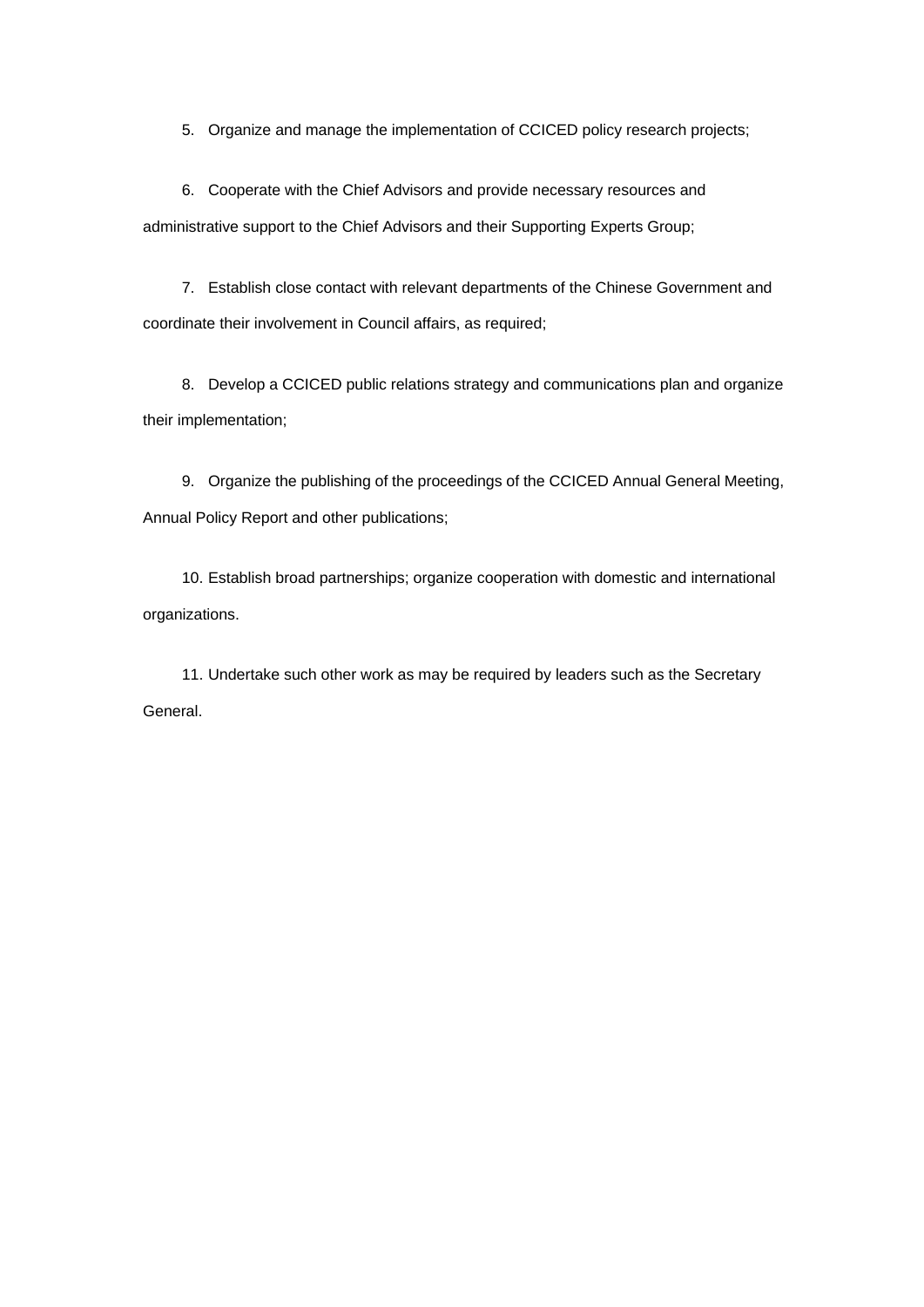# **Annex 4 Measures related to the Management of CCICED Research Projects**

I. Formation of the Policy Study Projects

CCICED shall conduct policy research studies in the following four forms: task force, special policy study, case study and policy demonstration project:

1. Task Forces: CCICED Task Forces will focus their policy research studies on wide-ranging, high priority, difficult and complex issues. The duration of research activities of each Task Force will normally be 12-18 months. Each Task Force research team will normally comprise 5 Chinese and 5 international members, including one Chinese Co-chair and one International Co-chair;

2. Special Policy Studies: Special Policy Studies will focus on current specific urgent issues of limited scope. The term of each special policy study will normally be 6-8 months. Special Policy Study teams will normally comprise 3 Chinese and 3 international members, including one Chinese Co-chair and one International Co-chair.

3. Case Studies: Case Studies will normally focus on a specific event as a case study which can provide experience that can lead to policy improvements. The term of each case study will normally be 6-8 months. Study teams can comprise approximately 3 Chinese and 3 international members, including one Chinese Co-chair and one International Co-chair.

4. Policy Demonstration Projects: Policy Demonstration Projects will test and improve the implementation of specific CCICED policy recommendations on the part of local governments, and provide a basis for the broader implementation of CCICED policy recommendations elsewhere. The term of each policy demonstration project will normally be 6-12 months. Normally, policy demonstration project teams will comprise 3 Chinese and 3 international members, including one Chinese Co-chair and one International Co-chair.

II. Initiation of Policy Study Projects

1. Annual policy research framework: The CCICED Chinese Chief Advisor and International Chief Advisor and their supporting expert group will submit suggestions on the general framework for policy research for each CCICED Annual General Meeting to the CCICED Secretary General and Executive Chairpersons for their review and approval.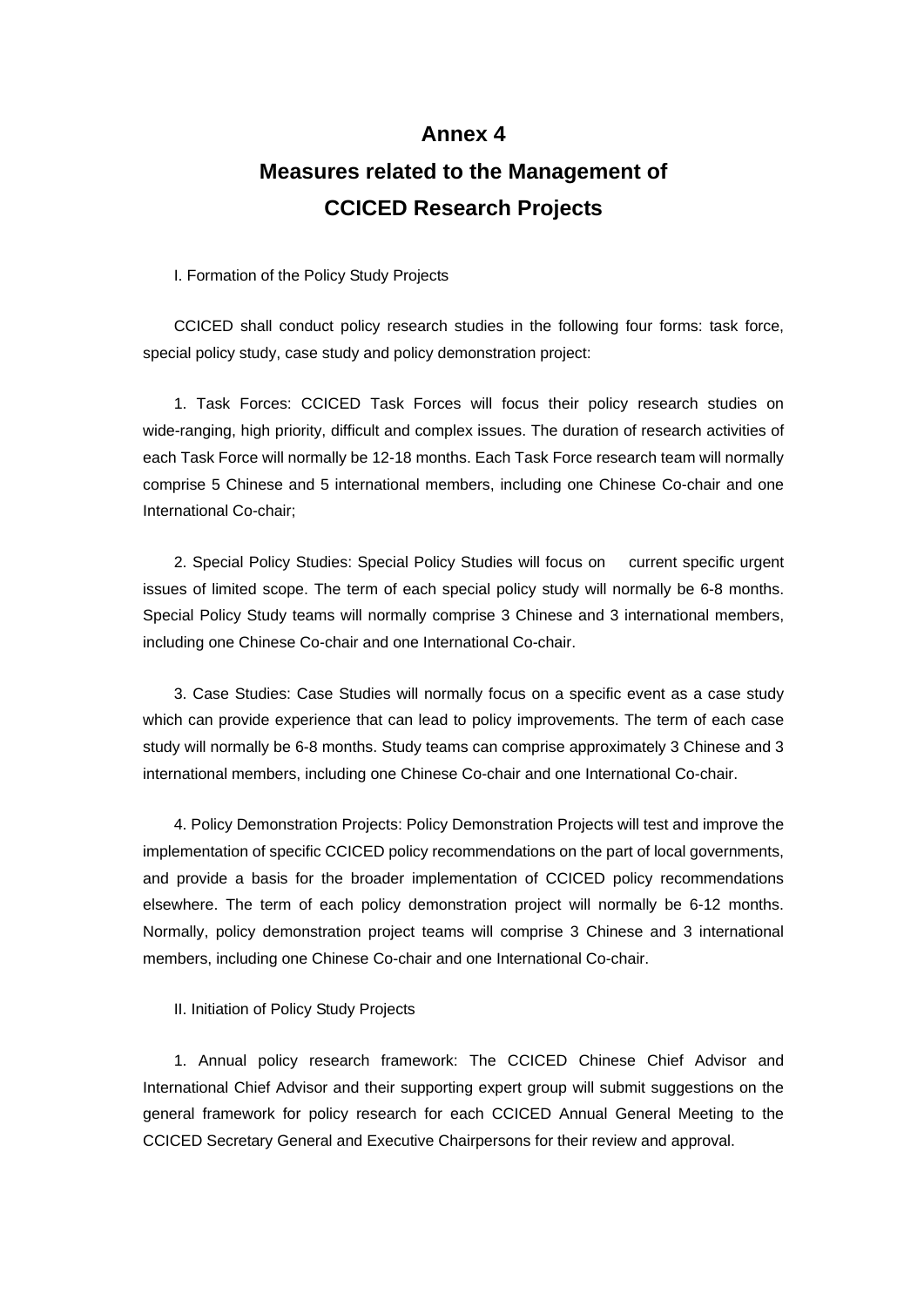2. Development of policy research study topics and policy study project Concept Papers: Policy research study topics should be developed that are consistent with the general policy study framework for each year and be based on the requirements of State leaders of China or the suggestions of CCICED Members or CCICED Chinese and international partners. Topics may also be put forward by CCICED's Chief Advisors and their supporting expert group. A project Concept Paper for each topic (the format of a project Concept Paper is shown in Annex 1) will be submitted together with suggestions for study topics. The Chief Advisors and their supporting expert group will be responsible for, or for overseeing, the development of project Concept Papers.

#### III. Approval of Policy Study Projects

1. Selection of Policy Study Projects: The CCICED Chief Advisors will be responsible for reviewing project Concept Papers with the assistance of the Supporting Experts Group and for submitting suggestions whether, based on their relevance, technical merit, and feasibility, the proposed studies should be included in the Council's work plan. Based on the comments and suggestions of the Chief Advisors on the project Concept Papers, the Secretariat will select research projects that are feasible in the context of the CCICED's annual budget and submit them to the CCICED Bureau Meeting for approval after the approval of the Secretary General.

2. Project Approval: The establishment of a CCICED Task Force shall be approved by the CCICED Bureau Meeting. Special policy studies, case studies and policy demonstration projects can be approved by the CCICED Secretary General.

#### IV. Development of the Outline of a Research Project

Based on the approved study topics and Concept Paper, the CCICED Chief Advisors and their Supporting Experts Group will be responsible for developing, or overseeing the development of, the detailed Outline of each study project (Annex 2 shows the format of the Outline). The Outline will identify the specific requirements needed to reach the objectives of the policy study within the budget made available, as well as the tasks, outputs and schedule of the research project. The assistance of external experts may be arranged if necessary.

V. Establishment of the Project Research Team

1. Recommendation: Based on the Project Outline, the CCICED Chief Advisors will propose candidates for the positions of Chinese and International Co-Chairs and for members of the research project team after consultation with the Secretariat. The Secretariat will issue official invitations after review and approval by the Secretary General. Each Chinese Co-Chair will designate a Chinese head organization for technical support that will be in charge of the routine operations of the project during the implementation period. The Chinese Co-Chair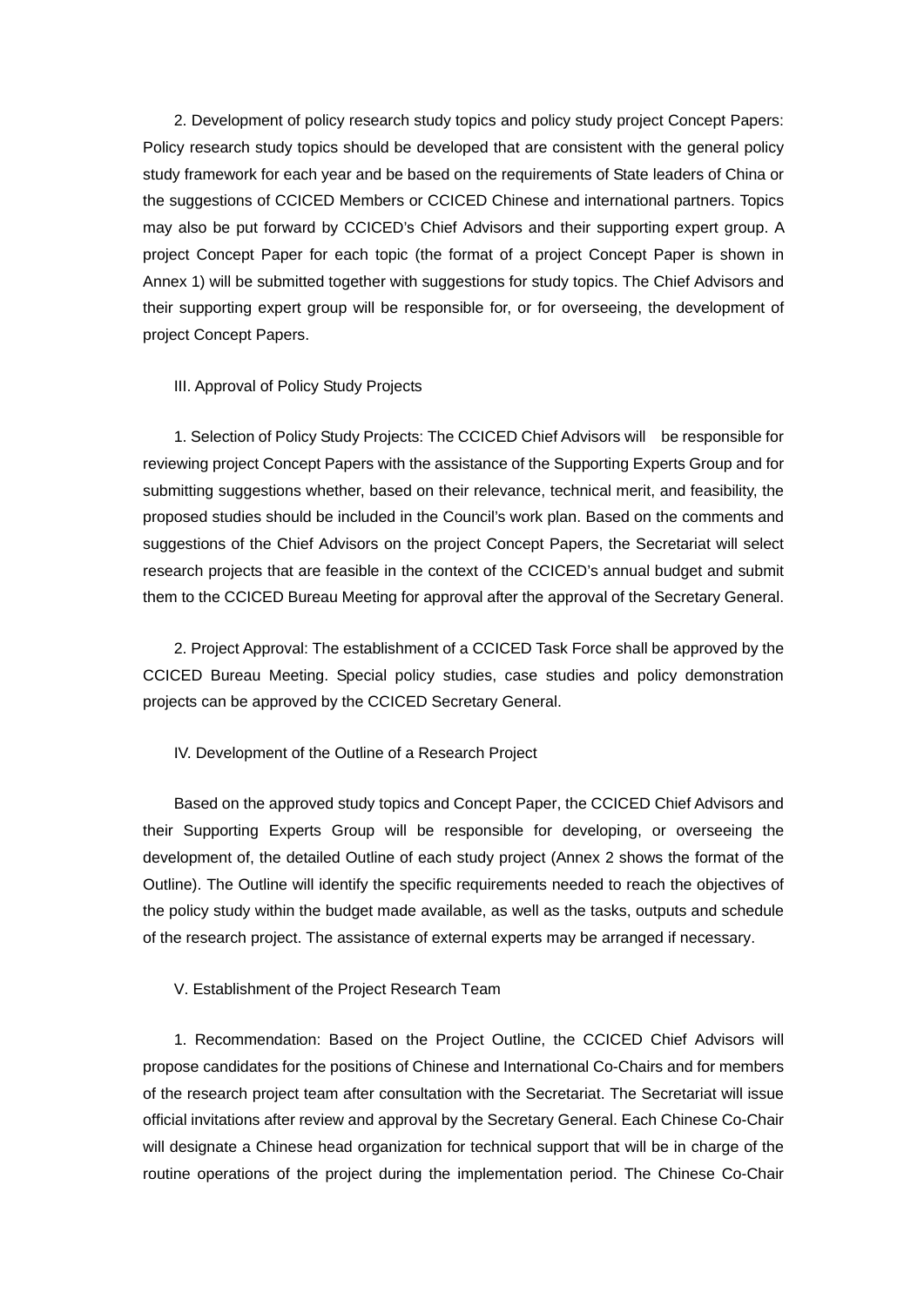(including the Chinese Coordinator organizing technical support within the designated Chinese organization) and team members should have research competence in fields relevant to the policy research topic. Young and middle-aged experts with high academic reputations and proficient English language skills will be given priority during the selection of members. Members should be sought from a range of relevant and qualified institutions or organizations.

2. Bidding: CCICED will identify the Chinese research team through bidding if necessary. If bidding is used, the CCICED Secretariat will be responsible for the tender process and for awarding contracts. The CCICED Chief Advisors and their supporting expert group shall assist with the evaluation of bids. The Secretariat will conduct bidding only for Task Forces initially. Later, if this practice is successful, it will be gradually applied to all policy study projects.

3. The CCICED Chief Advisors and their supporting expert group shall not serve as team member of CCICED Policy Study Projects, but will monitor their progress closely and provide assistance and advice as needed.

VI. Inception and Implementation of Research Projects

1. Inception

The Chinese and International Co-Chairs shall issue the draft agenda for the inception meeting of the policy research project after consultation with Chinese and international team members. The Chinese head organization will organize and convene the inception meeting with the approval of the CCICED Secretariat. The CCICED Chief Advisors and their Supporting Experts Group and the Secretary General shall attend the inception meeting when possible.

#### 2. Development of the Project Implementation Plan

Based on the Project Outline, Chinese and international Co-chairs should develop a more detailed Project Implementation Plan, detailing such matters as the research plan, the division of tasks, the allocation of budget, as a schedule including milestones and deadlines. The Project Implementation Plan shall be subject to the review of the Chief Advisors' team and Secretariat and reported to the Secretary General for approval if necessary. The Project Implementation Plan should not make any substantial change to the Project Outline unless it can be demonstrated that revisions to the Outline will facilitate attaining project objectives. Any necessary substantial change should be subject to the approval of the CCICED Chief Advisors, and the Secretariat should report the change to the CCICED Secretary General for approval.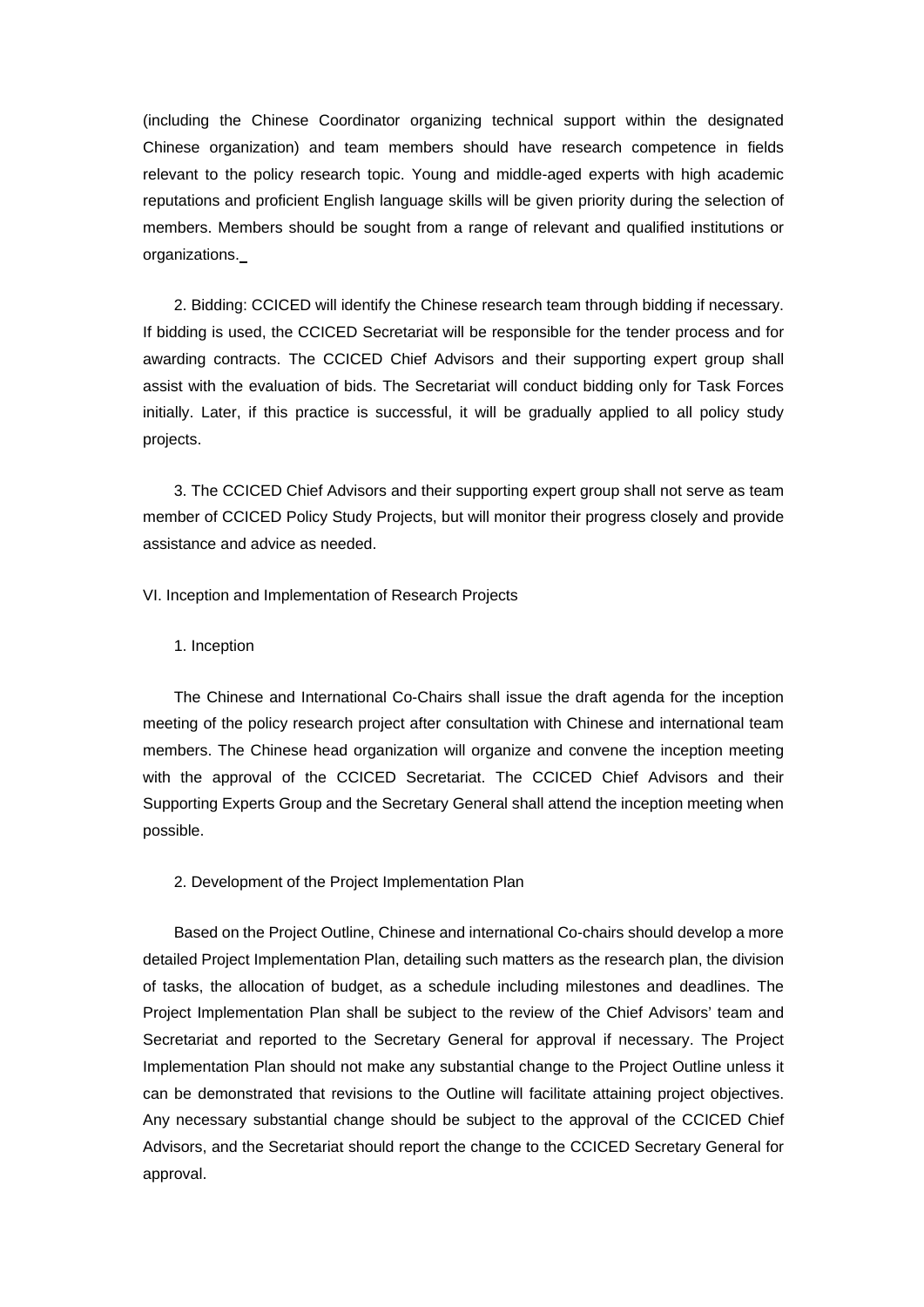#### 3. Implementation

The Project Implementation Plan shall serve as the basis for implementation, management, and monitoring of the work of the research study project. Research teams should carry out work according to the Plan and complete all necessary research tasks. Based on this Plan, the Secretariat will supervise the project's progress and provide necessary management support. The CCICED Chief Advisors and their Supporting Experts Group should closely monitor project progress, attend necessary working meetings of project teams and provide suggestions as needed.

If it becomes evident in the course of the work that a revision to the Implementation Plan will expedite progress or enhance the quality of the policy research, the Chinese Co-Chair, in consultation with the International Co-Chair, should seek the approval of the Chief Advisors and the Secretariat.

#### 4. Contract Management

The CCICED Secretariat is responsible for the management of the project contract and signing of the Project Implementation Contract with the Chinese team. The CCICED International Supporting Office will assist the Secretariat and be responsible for the administration of contracts with the international research team if necessary.

#### 5. Assessment

CCICED will carry out interim and final assessments of the policy research project as needed. The Chief Advisors and their supporting expert group will be in charge of organizing the assessments; they will invite external experts if necessary. The project research team should conduct necessary revisions to its research work and its outputs based on the assessments' comments.

#### VII. Research Findings

 The reports of CCICED Task Forces, Special Policy Studies, Case Studies and Policy Demonstration Projects will be published in the name of the Council or the name of the Council's Task Forces or Special Policy Study teams.

The findings of CCICED policy research projects belong to CCICED. Any publication of findings for commercial purpose must be approved in advance by the CCICED Secretariat.

Apart from the submission of policy project study reports in accordance with the contract,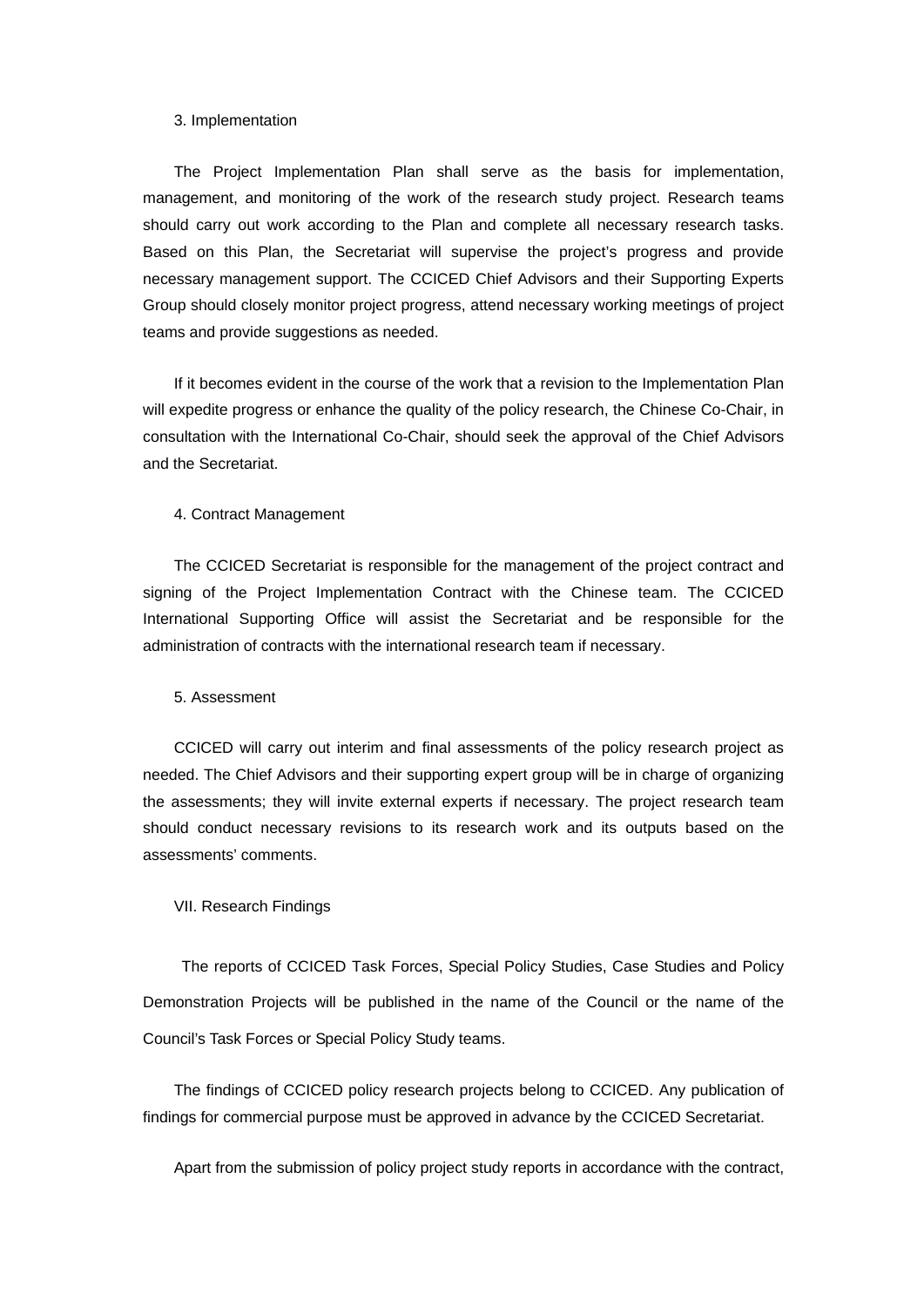research teams should prepare entries for the bulletin on policy research, which will be circulated to relevant departments by the Secretariat as needed after review by the Chief Advisors and their Supporting Experts Group.

VIII. Implementation of Routine Management of the Research Project

1. Responsibility of the Co-chair and Chinese head organization

Responsibility of the Co-chair:

The Chinese and International Co-chairs are responsible for the implementation of research project, including:

- $\triangleright$  Developing the Project Implementation Program and work plan;
- ¾ Supervising project experts to ensure submission of research findings according to the work plan;
- ¾ Taking final responsibility for the project's progress reports, interim reports, and Final Report;
- $\triangleright$  Taking part in important activities according to requirements, including the CCICED Annual General Meeting;
- $\triangleright$  Attending the joint meeting of the CCICED Chief Advisors and the Secretariat to provide a briefing on project progress and to receive comments and suggestions from participants;
- $\triangleright$  Managing and controlling the project budget.

Responsibility of the Chinese head organization:

Under the leadership of the Chinese Co-chair, the project's Chinese head organization is responsible for the implementation of the project's routine activities, including:

- ¾ Assisting in the coordination of routine contacts between Co-chairs and each of the team members, and facilitating smooth progress of the project's research work;
- ¾ Organizing team meetings, coordinating arrangements for domestic and international travel, and providing other logistic and administrative support as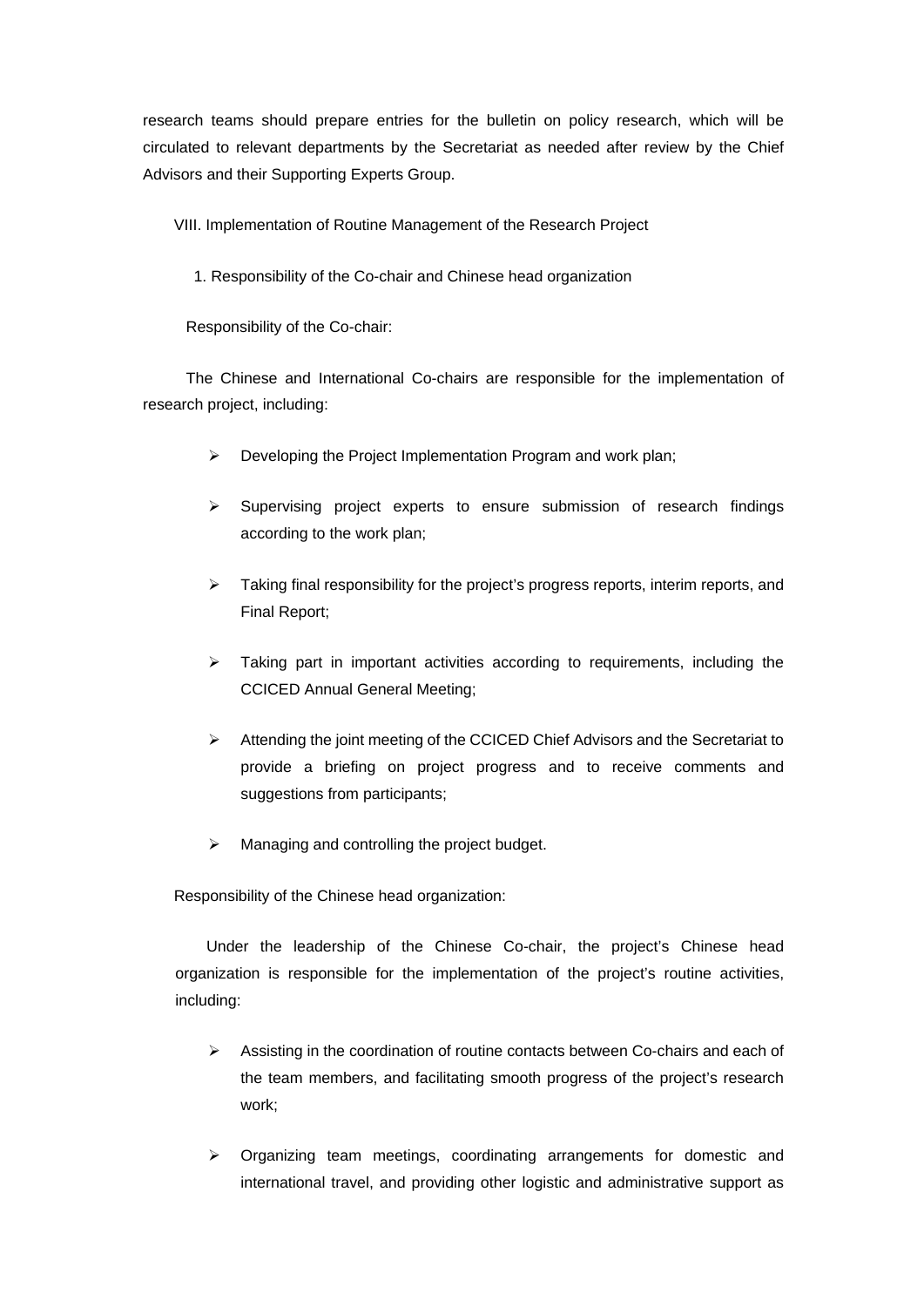required by the Implementation Plan;

- ¾ Submitting the Project Progress Report to the Secretariat each quarter and submitting entries for the research bulletin in time;
- $\triangleright$  Maintaining on-going contact with the Secretariat and reporting policy research progress and problems to the Secretariat in a timely manner.
- 2. Responsibility of the Chief Advisors and their supporting expert group
	- ¾ Review or draft Project Concept Papers;
	- $\triangleright$  Develop or oversee the development of Project Outlines and review Project Implementation Plans;
	- $\geq$  Nominate Chinese and International Co-chairs and team members for the research project;
	- $\triangleright$  Take part in the evaluation of bids for Chinese research teams;
	- ¾ Track project development and progress; take part in important activities such as the meetings of the research project team; guide and advise on research work in a timely manner;
	- $\triangleright$  Review thoroughly and in a timely manner all project interim/progress and final reports and recommendations to the Council's Annual General Meetings and require teams to make revisions as needed in order to ensure that all reports are of the highest possible quality and meet international standards.
	- $\triangleright$  Conduct or make arrangements for the interim and final assessment of research projects if necessary.
- 3. Responsibility of the CCICED Secretariat

 In consultation with the Chief Advisors and their Supporting Experts Group, the CCICED Secretariat oversees the implementation of research projects to ensure that research and recommendations are of high quality. The principal tasks of the Secretariat in this regard include the following:

- $\triangleright$  Assist with the preparation of the Project Inception Meeting;
- ¾ Monitor development and progress of research projects and help address